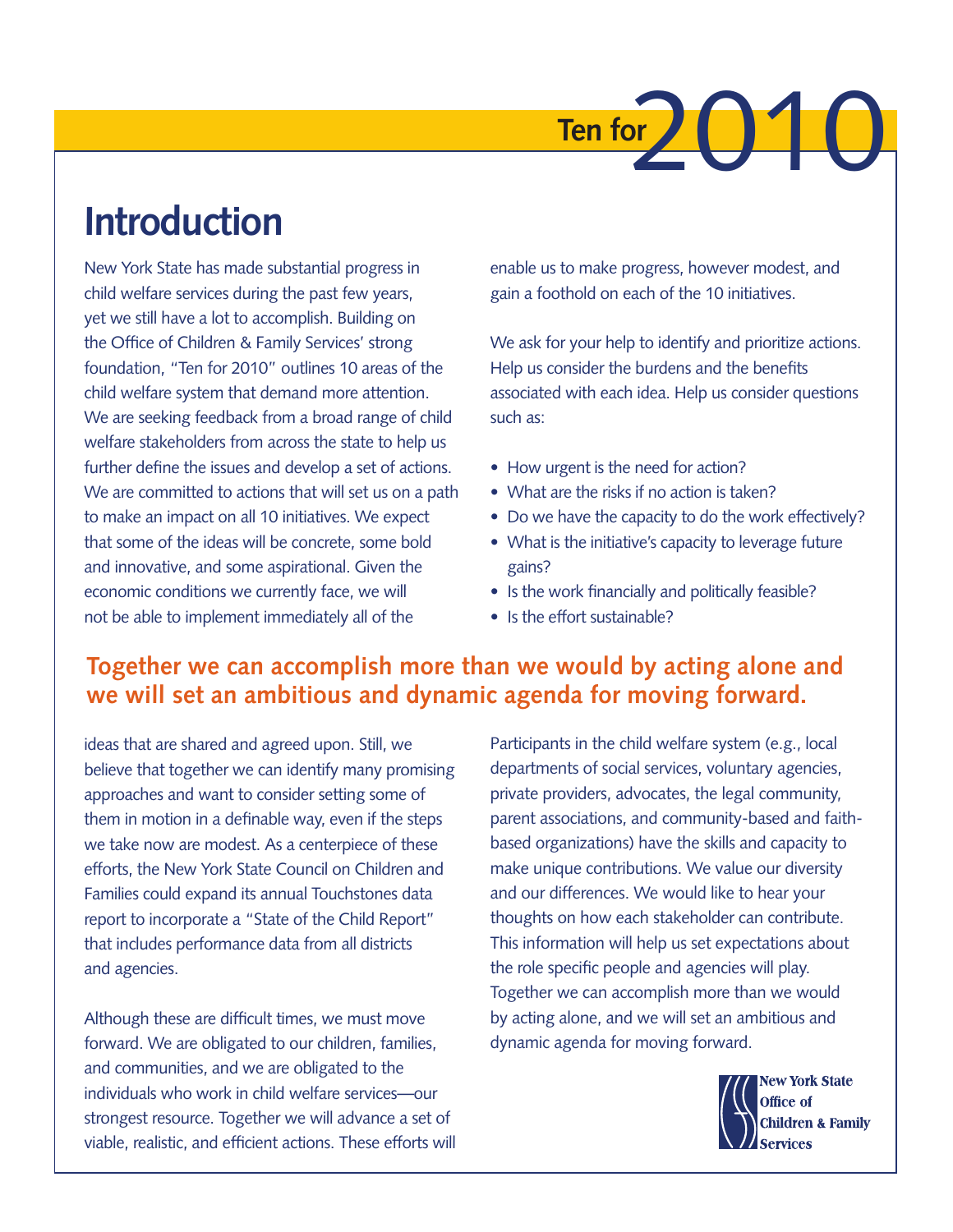# **Ten for**<sup>201</sup>

#### Initiative 1 Practice

# **Tailoring Effective Responses to Families Through Targeted Services**

## **ISSUE**

Too many New York State children and families enter and remain involved in the child welfare system when another intervention may more effectively meet their needs. Families of teenagers who are not attending school regularly and are reported to the State Central Register for educational neglect are one example. Children who stay in foster care for a brief time only to return home are another. In addition, throughout the state's child welfare system, children of color are represented disproportionately, raising important questions about the role of bias in reporting and how the system responds. It is critical that we do a better job of targeting services for families who come to the attention of the child welfare system and responding to them in ways that are consistent with good practice, free of bias, and sensitive to families' strengths and needs. We must avoid interventions that are intrusive and unnecessary when other responses would be more appropriate and more effective.

**Race/Ethnicity and the Path Through the Child Welfare System in New York State, 2008**



Data sources: Population data is from Woods and Poole Economics Inc. Foster care data is from the OCFS Child Care Review Service database.

#### Areas of inquiry

To make the child welfare system more effective and ensure that its services are used only when necessary and appropriate, we must improve early decision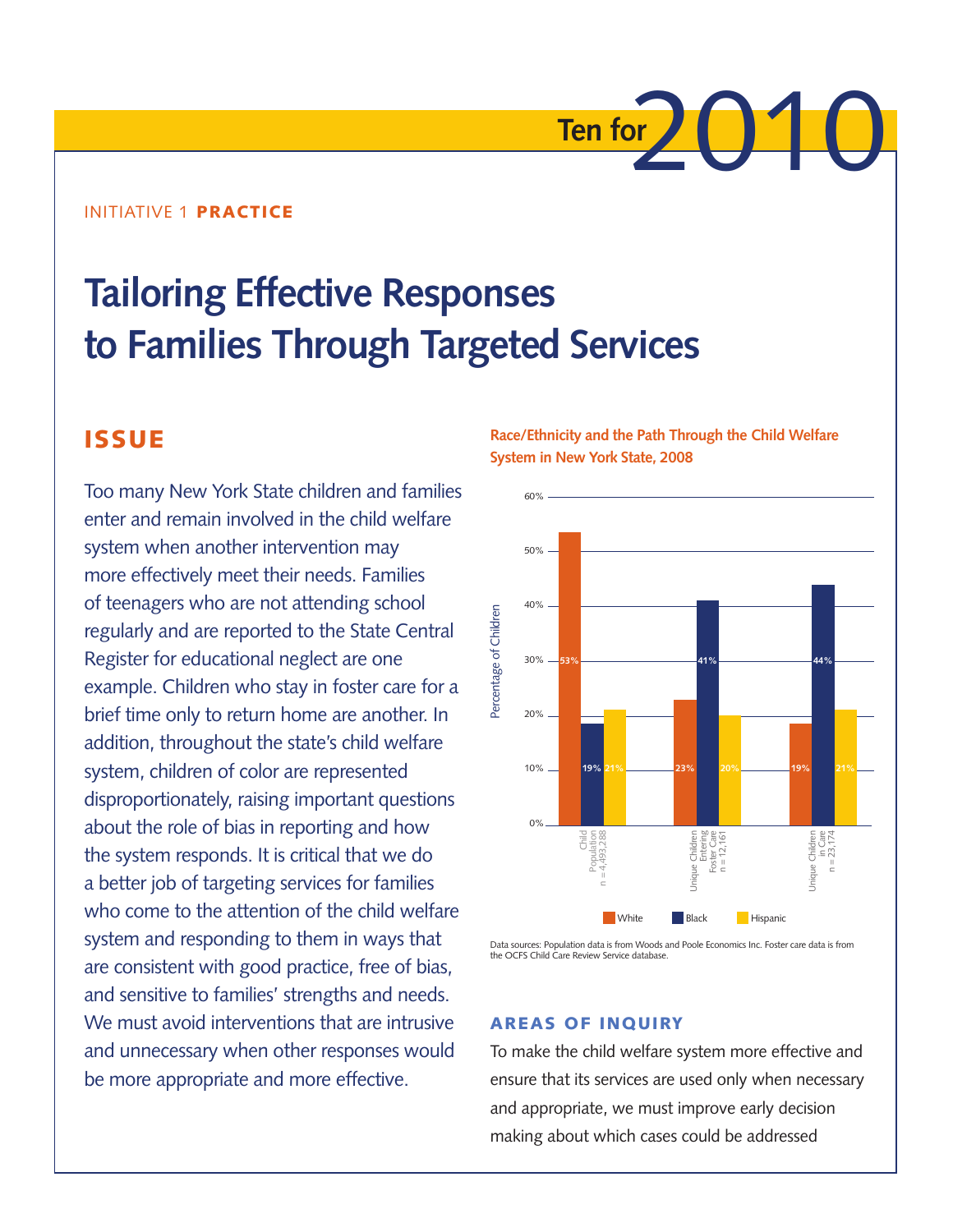safely and effectively without the involvement of child protective services (perhaps with prevention services); which cases are appropriate for referral to CPS; and which children should be placed temporarily in foster care. The Office of Children & Family Services has initiated work on three fronts:

- 1. **Educational neglect:** We are implementing recommendations to promote a differentiated and more suitable response to reports of educational neglect.
- 2. **Equity:** We will continue to address service

disparity and disproportionality in the populations we serve.

3. **Differential response:** Family Assessment Response, the state's "dual track" program, provides a way to divert lower risk CPS reports to less intrusive interventions.

In addressing these three areas, we must answer questions about the urgency for taking action, the capacity to do work effectively and leverage future gains, how financially and politically feasible the work is, and whether it is sustainable.



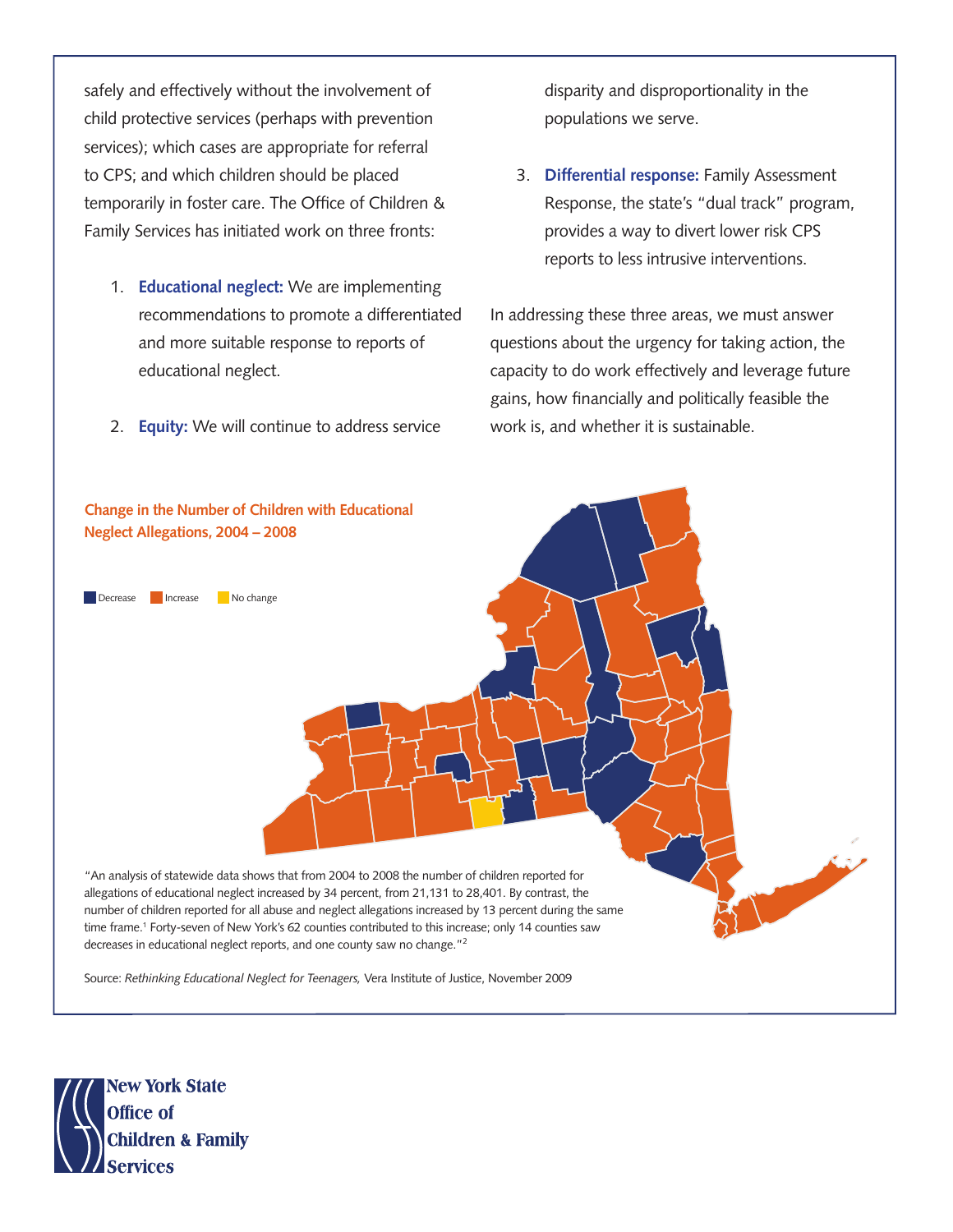#### Initiative 2 Practice

# **Permanency: Fulfilling the Promise of Stable, Secure, and Nurtured Lives**

## **ISSUE**

Permanency is a critical outcome in child welfare services, though in practice it is often considered merely a discharge destination, such as "return to parent" or "discharge to adoption," instead of a state of stability that results from a lasting connection to an adult. This skewed perspective often results in a focus on children's future residence and detracts attention from their immediate developmental needs.

Considered from a child's viewpoint, however, permanency is about relationships with and connections to family. It is about attachment and a sense of belonging. Foster care is meant to be temporary. The Office of Children & Family Services' current data on length of stay suggests that it is not temporary enough. Young people who are discharged from foster care to "independent living" too often lack the continuity of relationships and stability essential for growth and healthy development. Also, while children are in care, movement is too frequent (see chart at right).

**New York State Placement Stability in Care as of June 30, 2009, by Number of Moves and Age at Current Placement**

**Ten for**<sup>2</sup>



An analysis of the experiences of children who were in care on June 30, 2009, reveals that 54.5 percent moved at least once and 20.4 percent moved three or more times during their current foster care stay.

Source: CCRS data as of 7/31/09, accessed through Chapin Hall permanency outcome data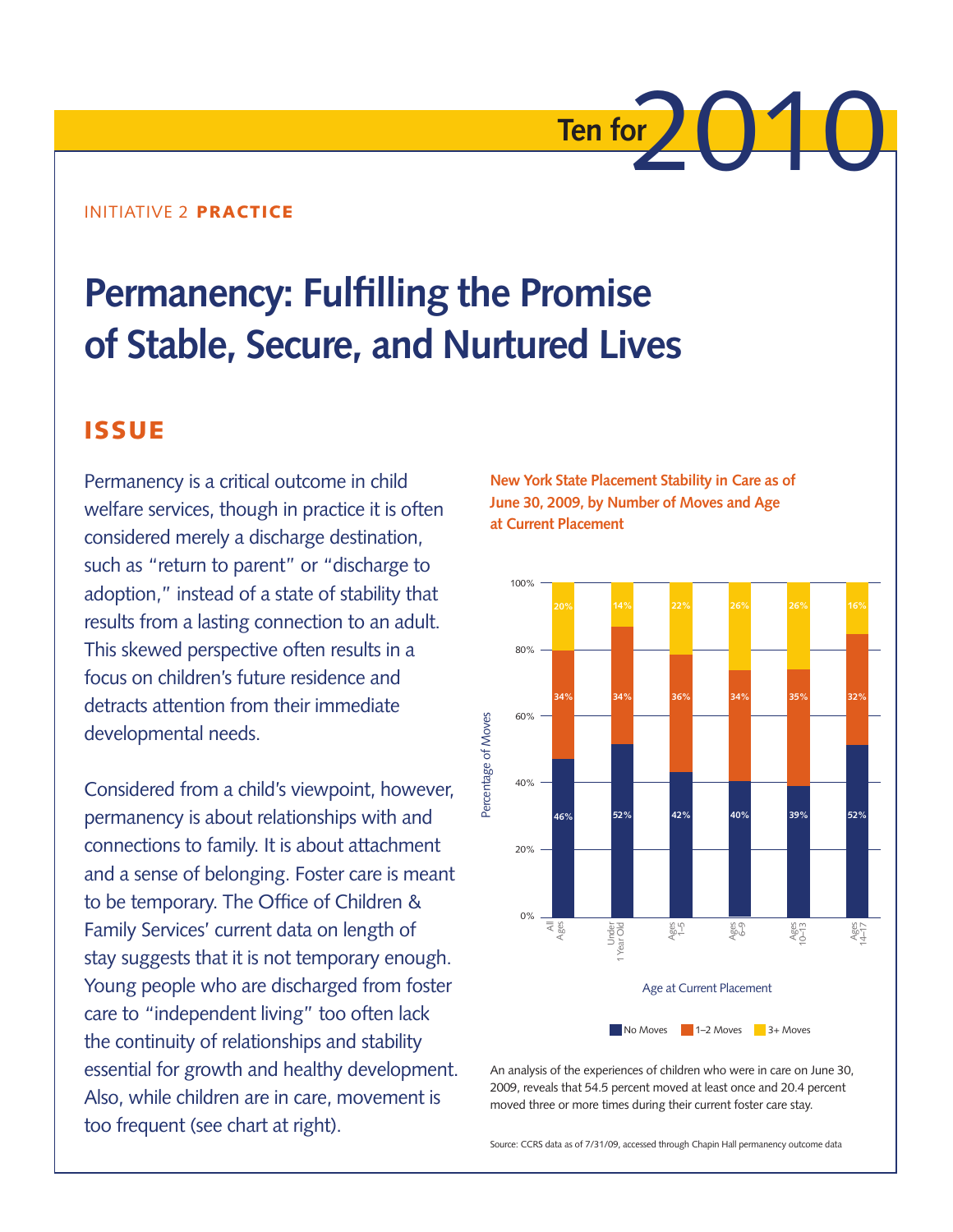#### Areas of inquiry

Stakeholders generally agree that we need policy and practice changes that result in a permanent family for every child. These practices must begin on day one and continue throughout the child's stay, from entrance to foster care through the transition into the child's next setting. For older children, the focus must be on achieving permanency. To promote young people's well-being, changes must also include developing emotional

supports for them and effective tools that help them build skills and successfully transition to adulthood.

- What are the best practices in permanency that New York State could promote?
- How can child welfare practitioners engage youth, families, and communities in this dialogue?

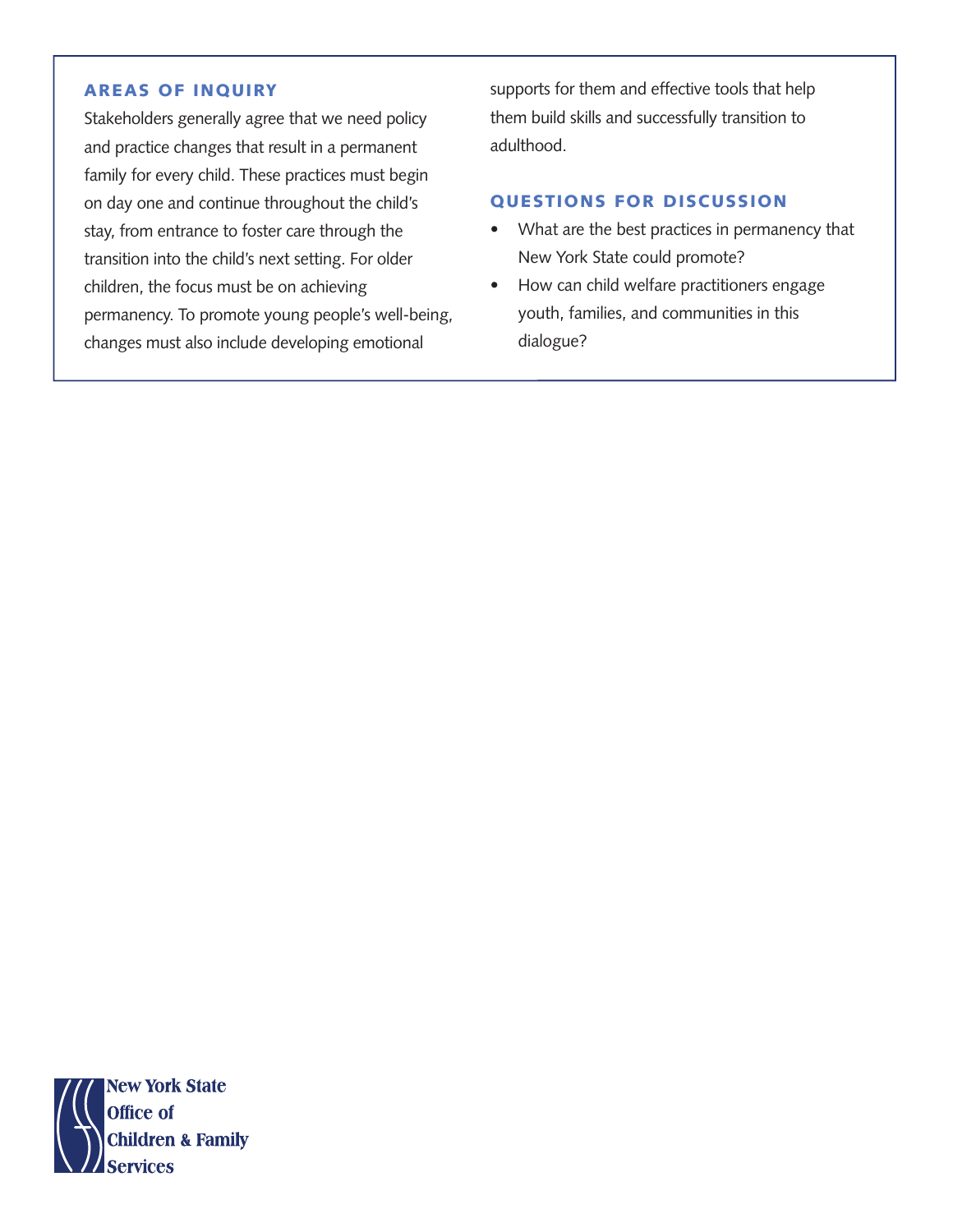

#### Initiative 3 Practice

# **Supporting Community Partnerships**

## **ISSUE**

Children do best when they grow up in nurturing families and supportive communities. In recent years, numerous government agencies have supported community and neighborhood development, recognizing that doing so is not just valuable, but necessary to improve the long-term well-being of children

and families. New York State has some notable examples of such initiatives.3

#### Areas of inquiry

The Office of Children & Family Services has employed multiple strategies to support a more community-based, integrated service continuum.



#### **Foster Care: Family Permanency and Stability**

The New York City Administration for Children's Services tracks proximity of foster boarding home placements by community district.

\* A placement is considered to be in the child's community if the foster home is in the child's community district (CD) of origin or in a CD adjacent to his or her CD of origin. Note: The percentage of children placed in community foster boarding homes remained steady at approximately 44 percent from 2003 to 2005, then decreased yearly to<br>29.6 percent in 2008, and increased to 33.5 percent during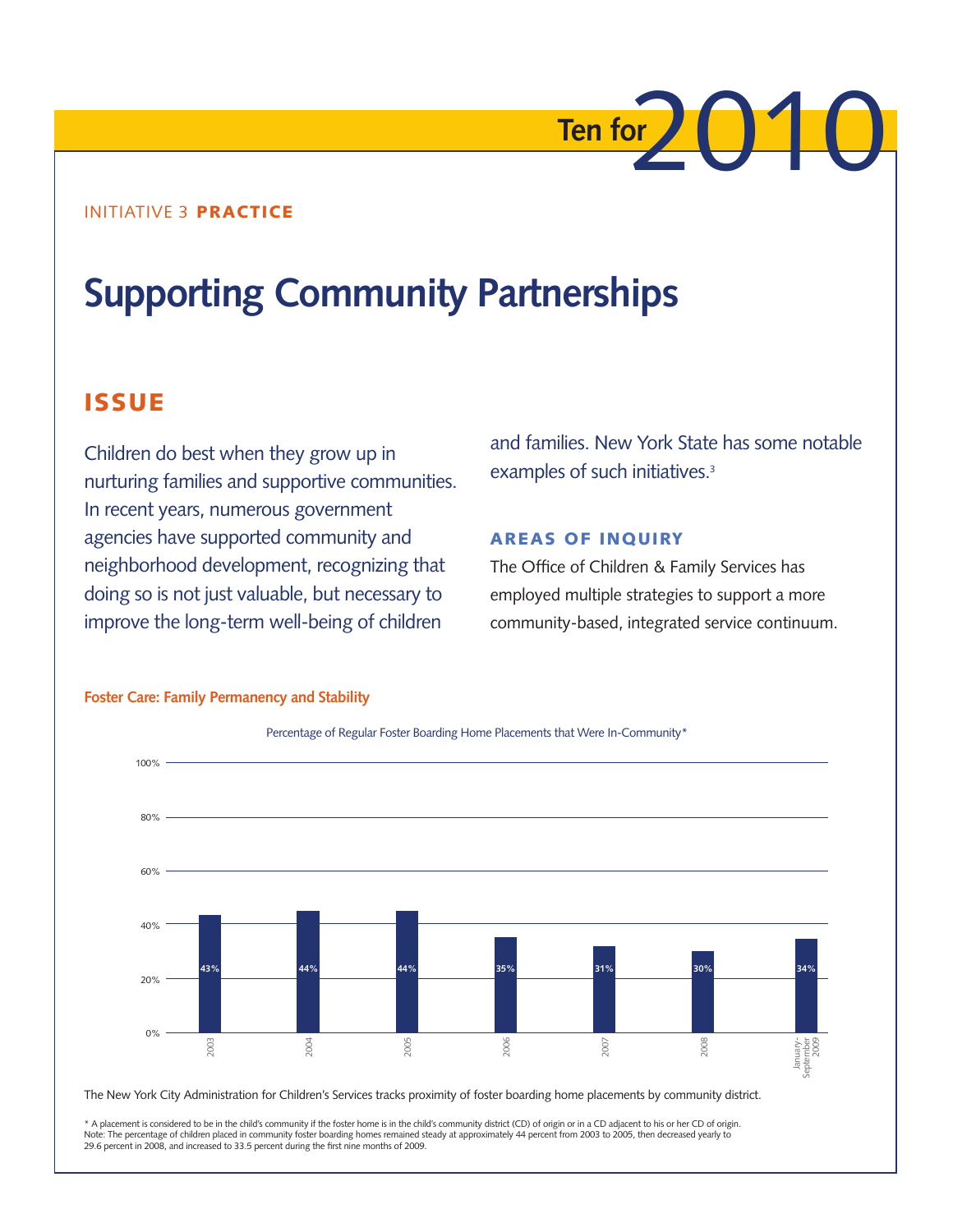However, OCFS does not currently have a wellconstructed strategy for engaging local departments of social services and voluntary agencies to identify, support, and partner with community coalitions. These coalitions are an underutilized asset, and their work coincides with OCFS's commitment to providing an enhanced role for communities so that their voices influence decisions at all levels, from policy development to day-to-day operations. The coalitions are critical partners in OCFS's pursuits of improving proximity of placement to community of origin and maintaining stability of a child's education when foster care is necessary. In addition, they are a likely nexus for development of future

practice improvements such as the expanded use of parent advocates and community-based family teams.

- How are community coalitions currently integrated into counties' service delivery systems?
- How can child welfare services support these coalitions and their partnerships with local departments and other agencies to help improve outcomes for children and families?
- What specific contributions to this process can OCFS and other child-serving agencies make?

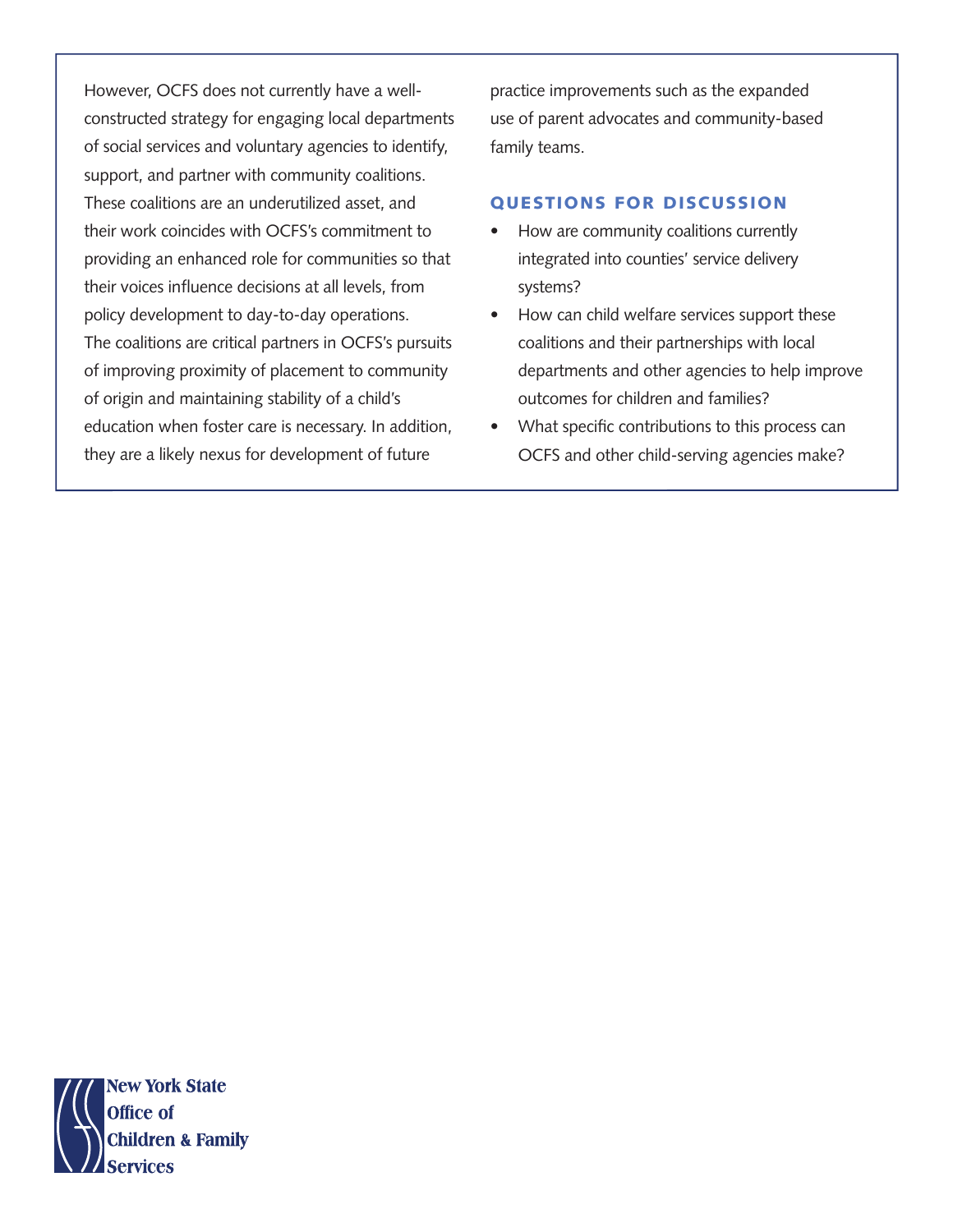#### Initiative 4 Practice

# **The Foster Care Continuum: Addressing Complex Needs and Expectations**

## **ISSUE**

Over the past 120 years, out-of-home care for children in New York State has largely been progressive in design and practice, well intended, but not always well reasoned. The child welfare system is now in a state of flux. Fewer children are in residential care and far fewer are being placed in foster care. One major factor contributing to these changes is an approach that values and enhances the role and contribution of families and communities in service planning. State and local investments in foster care prevention and diversion from placement have had a significant impact on the number of children entering care. Another factor is local and state investments in preventive services and diversion programs and, most recently, specialized waiver programs (such as Bridges to Health) that provide intensive wraparound services designed to keep at-risk families together. The New York State Office of Mental Health and Office of Mental Retardation and Developmental Disabilities have also

implemented similar waiver programs. These changes and the early results associated with them have generated optimism for the future.

**Ten for** 2010

The consequence of strengthening prevention and community-based programs is that our systems are not fully prepared for the resulting changes in bed utilization and service needs of a changing population. Demands on communitybased services and family-based care have grown, and although fewer children are being referred to residential care, those who enter residential care have very complex needs.

#### Areas of inquiry

We need to systematically identify current trends in the system and analyze their impact. We also need to anticipate future trends and potential consequences, as well as develop appropriate state and local responses. We must determine and articulate how to achieve optimal balance of the sometimes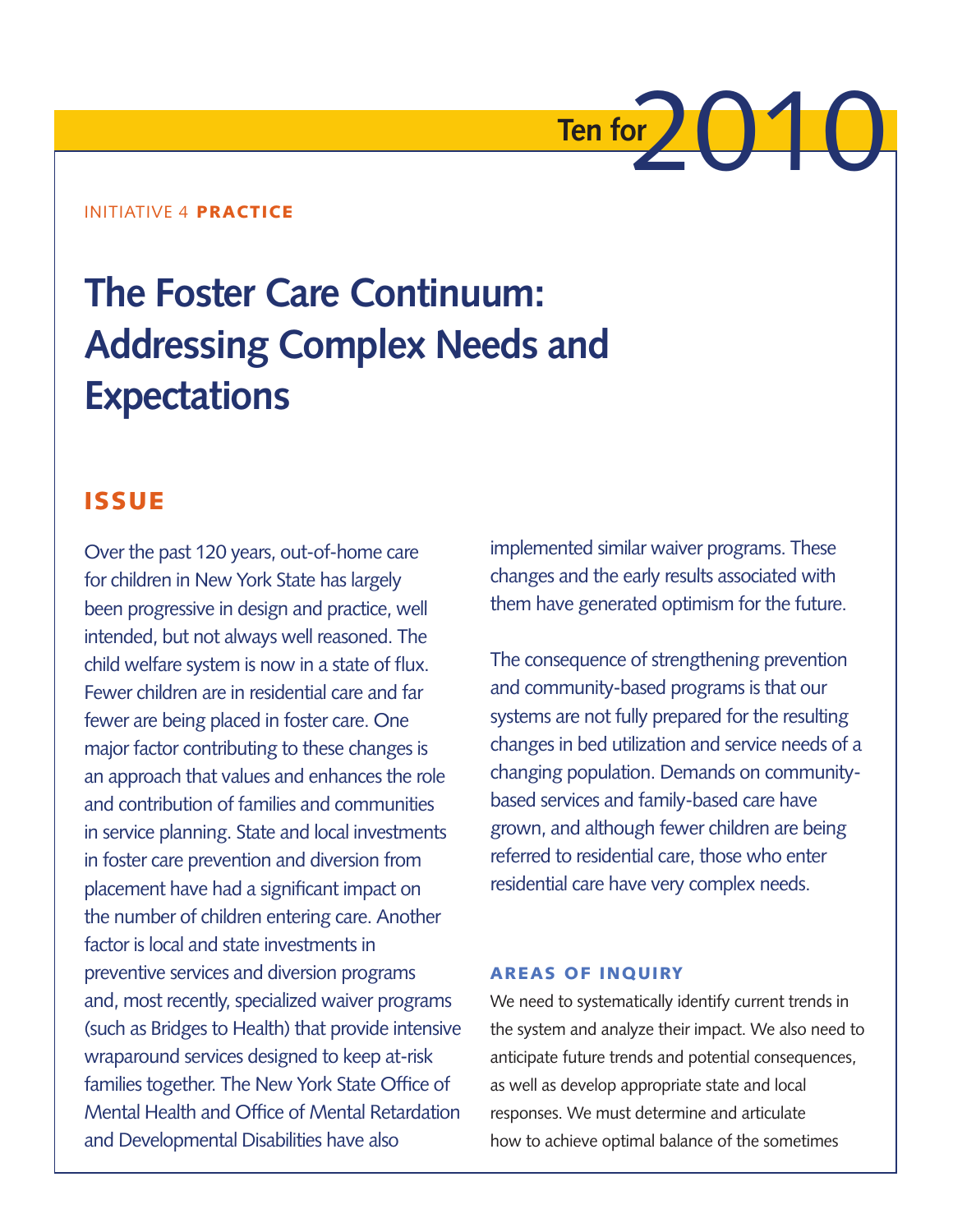conflicting values (e.g., school continuity may clash with geographic proximity in placement or the goal of avoiding sibling separation) regarding placement decision making, develop new practice guidelines, and take actions that build on lessons learned.

The Office of Children & Family Services, along with stakeholders and consumers, should more clearly define appropriate and effective services that constitute the foster care continuum. The process should include an in-depth discussion of roles, expectations, and contributions from three critical

areas of the system—family foster care, group and residential care, and community-based care and services—and a clear description of the supports needed to meet these expectations.

#### Questions for discussion

- How can OCFS promote short-term, evidencebased treatment approaches in congregate care and residential facilities?
- How can OCFS encourage more family and community engagement for children in congregate care and residential placement?



#### **Congregate Care Days 1993–2008**

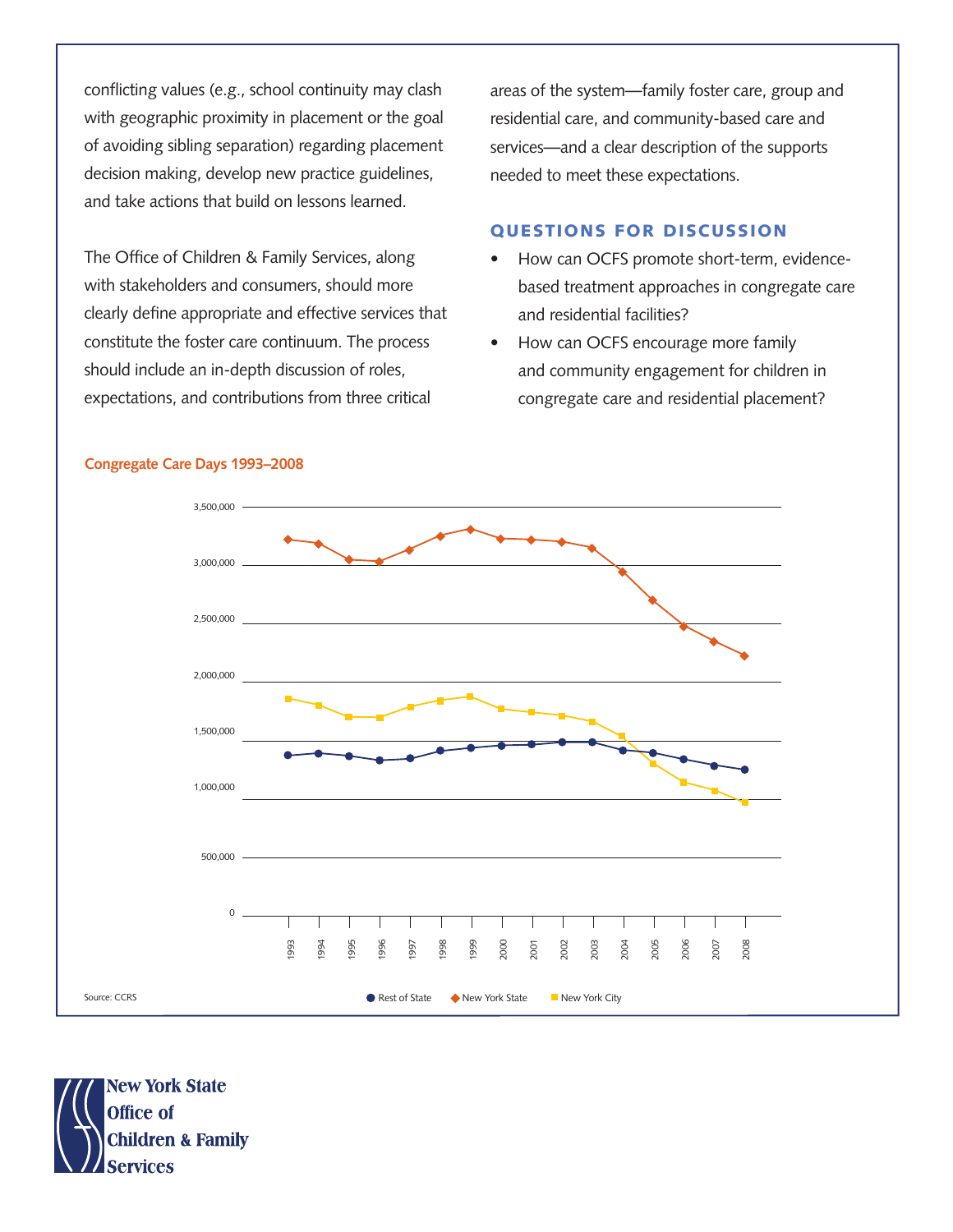# **Ten for** 2010

#### Initiative 5 Practice

# **Service Integration: Meeting Families' Needs Through Cross-System Collaboration**

## **ISSUE**

To achieve positive long-term outcomes for children and their families, cooperation among disciplines and systems is critical. This is most obvious when considering children and families that have complex needs and are served by multiple systems. As any child welfare worker could tell us, families present with a wide range of needs, including mental health diagnoses, cognitive impairments, physical disabilities, substance addictions, domestic violence, and poverty. The child welfare system is often the system of last resort and is responsible for assisting families through a maze of agencies—each with different protocols, eligibility rules, and practices. The chronicity and complexity of multiple issues may contribute to a less than comprehensive understanding of a family's strengths and needs. Families often end up bouncing from one system to another or not receiving necessary and timely services.

#### **A Case for Coordinated Services**

Approximately 199,000 youth between the ages of 16 and 24 are "disconnected"—out of school and out of the workforce, neither employed nor looking for work.<sup>4</sup> The disconnected rate for New York City males (16.2 percent) stands at more than twice the national rate (7.7 percent).<sup>5</sup> These youth are disproportionately persons of color: 43 percent are Latino and 30 percent are black.<sup>6</sup>

The Children's Cabinet is committed to addressing the issues confronting disconnected youth and considers them to be in need of comprehensive and coordinated services that support them throughout their transition from adolescence to adulthood.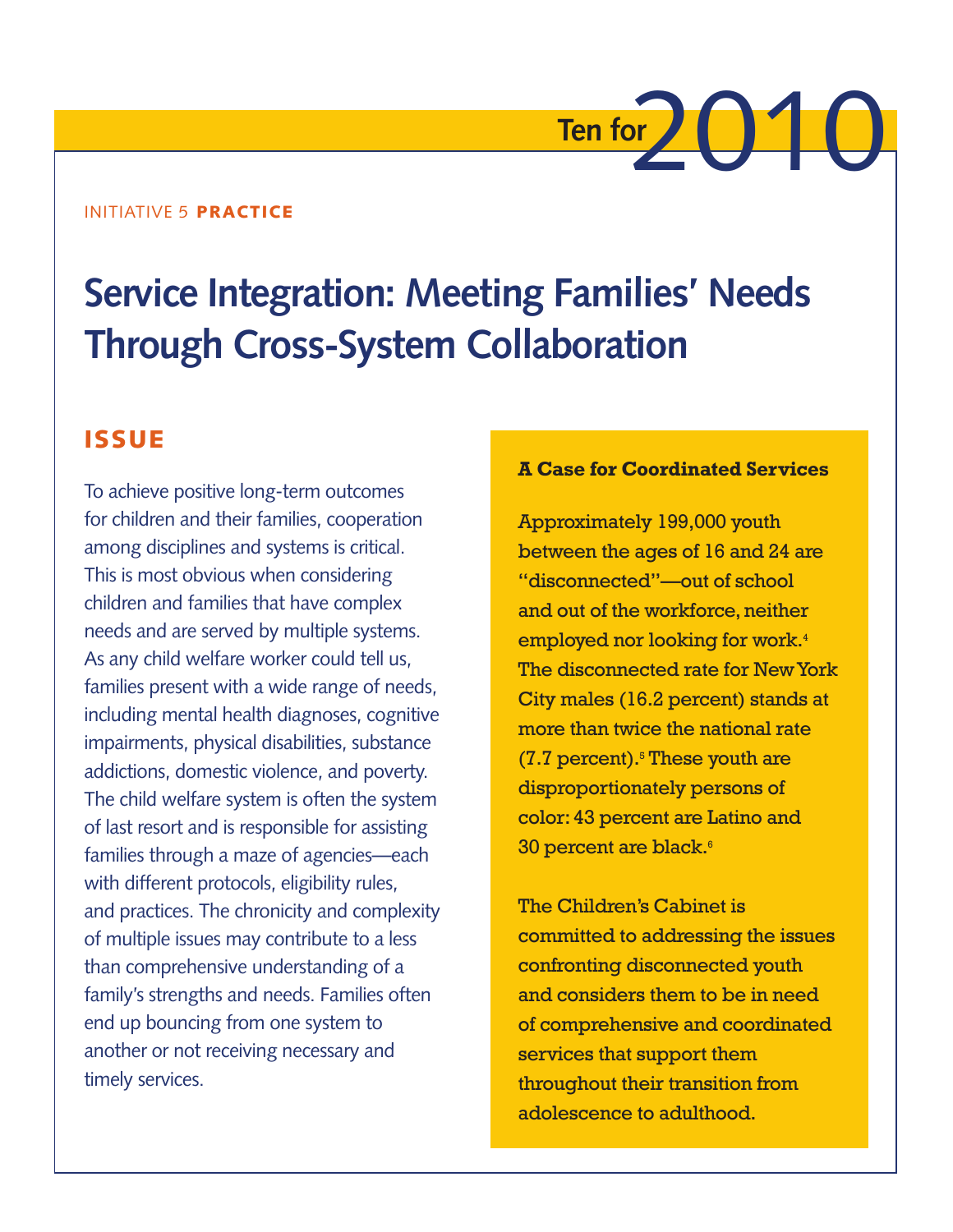#### Areas of inquiry

A holistic response to a family is easy to describe and difficult to achieve. Many local collaboratives have developed effective methods for meeting families' needs. State government does not always hear about them, and when we do, we do not always listen or learn from their successes.

#### Questions for discussion

• How can we at the state and local levels

strengthen and expand on solutions that have already been tried and tested at the community level in various parts of the state?

- What is the role of the Office of Children & Family Services in putting successful solutions into practice in every district statewide?
- What unique contribution can the OCFS regional offices make?
- Which action would make a substantial difference in this area and should be the highest priority?

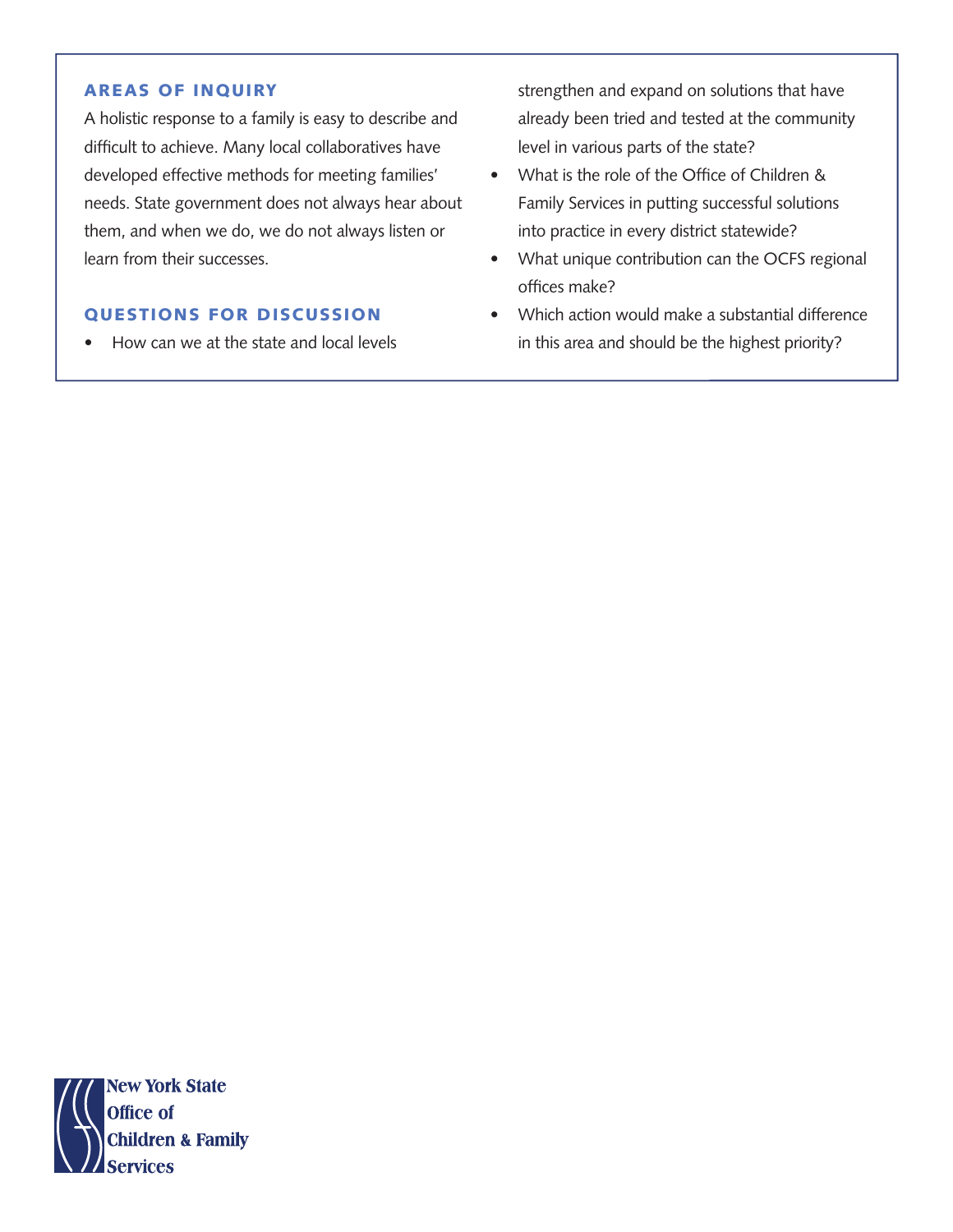#### Initiative 6 innovation

# **Best Practices: Promoting What Works**

## **ISSUE**

Some child welfare programs in New York State and elsewhere perform in an exemplary way; evidence supports their effectiveness and they have a demonstrated capacity to improve outcomes for children and families. Yet many professionals in the field know little about them, and, as a result, the programs have little likelihood of growth or replication. Meanwhile, many programs that are less effective continue to operate.

#### Areas of inquiry

The Office of Children & Family Services will work with counties and providers to support effective, innovative programming and eliminate ineffective programs and practices.

One promising practice is ChildStat, an accountability process that assesses and strengthens child welfare case practice and safety decision making. The ChildStat process involves a weekly session in which child protective services leaders from each of New York City's 14 geographic zones meet on a rotating basis with top officials from the Administration for Children's Services (ACS) to conduct an extensive

#### **Evidence-Based Public Health Conceptual Model**

**Ten for**<sup>201</sup>



Source: Decision-making model presented in RC Brownson, EA Baker, TL Leet, and KN Gillespie, *Evidence-Based Public Health,* (New York: Oxford University Press, 2003), referenced in the New York State Touchstones/KIDS COUNT 2009 Data Book.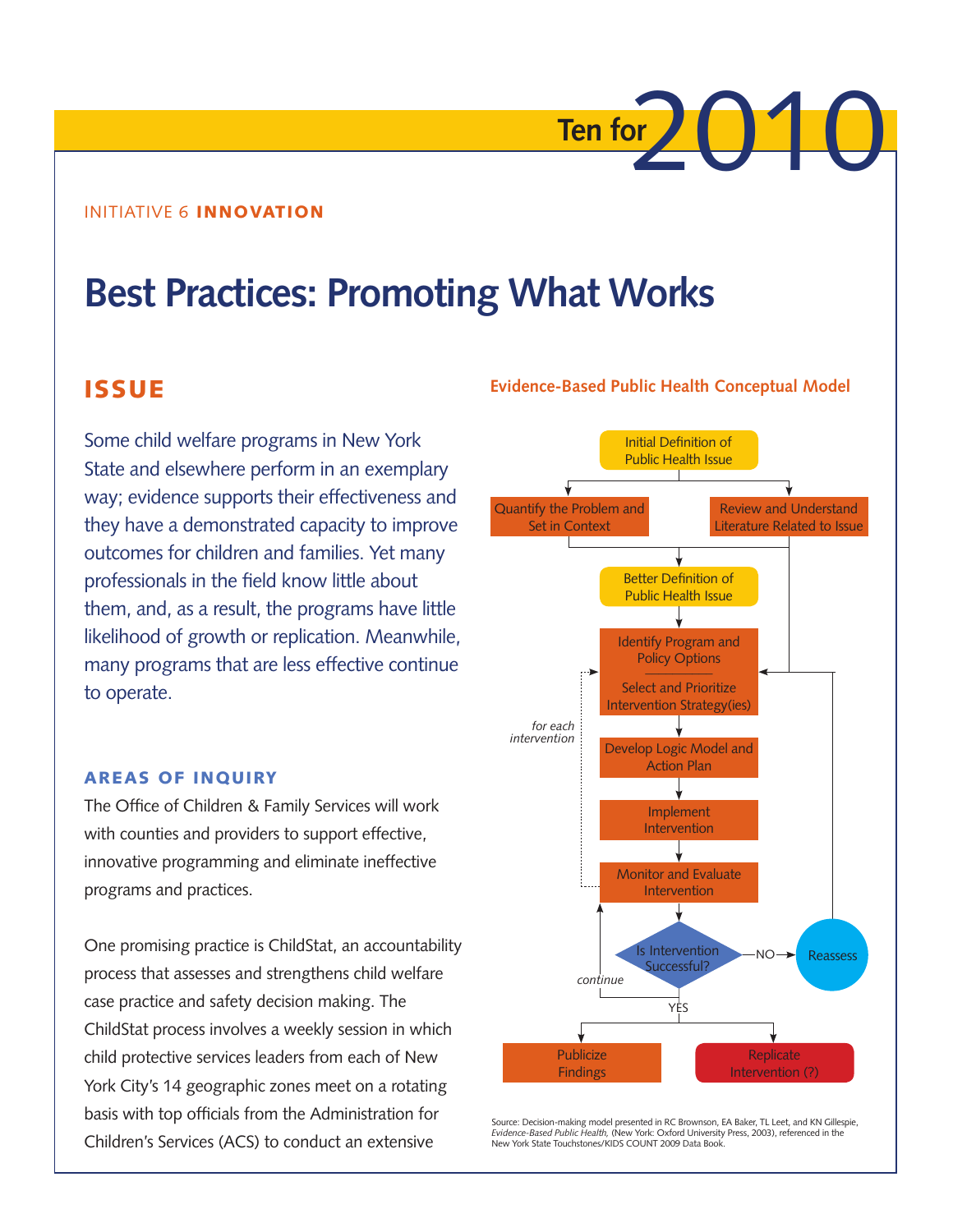data and active case review. Participants at ChildStat meetings address practice and performance issues that ACS senior managers monitor afterward to ensure improvement and accountability. (OCFS facilitated a demonstration of the ChildStat model at a New York Public Welfare Association conference in January 2010.)

Another promising program is Elmcrest Family Support Center, a collaboration between Onondaga County and Elmcrest Children's Center that changes

the foster care placement experience for children and their loved ones by involving the family fully in the process and results in shorter lengths of stay and higher rates of reunification.

- What are the potential mechanisms for sharing information about promising and successful programs and practices?
- How does OCFS develop data and evaluation practices on the local level?

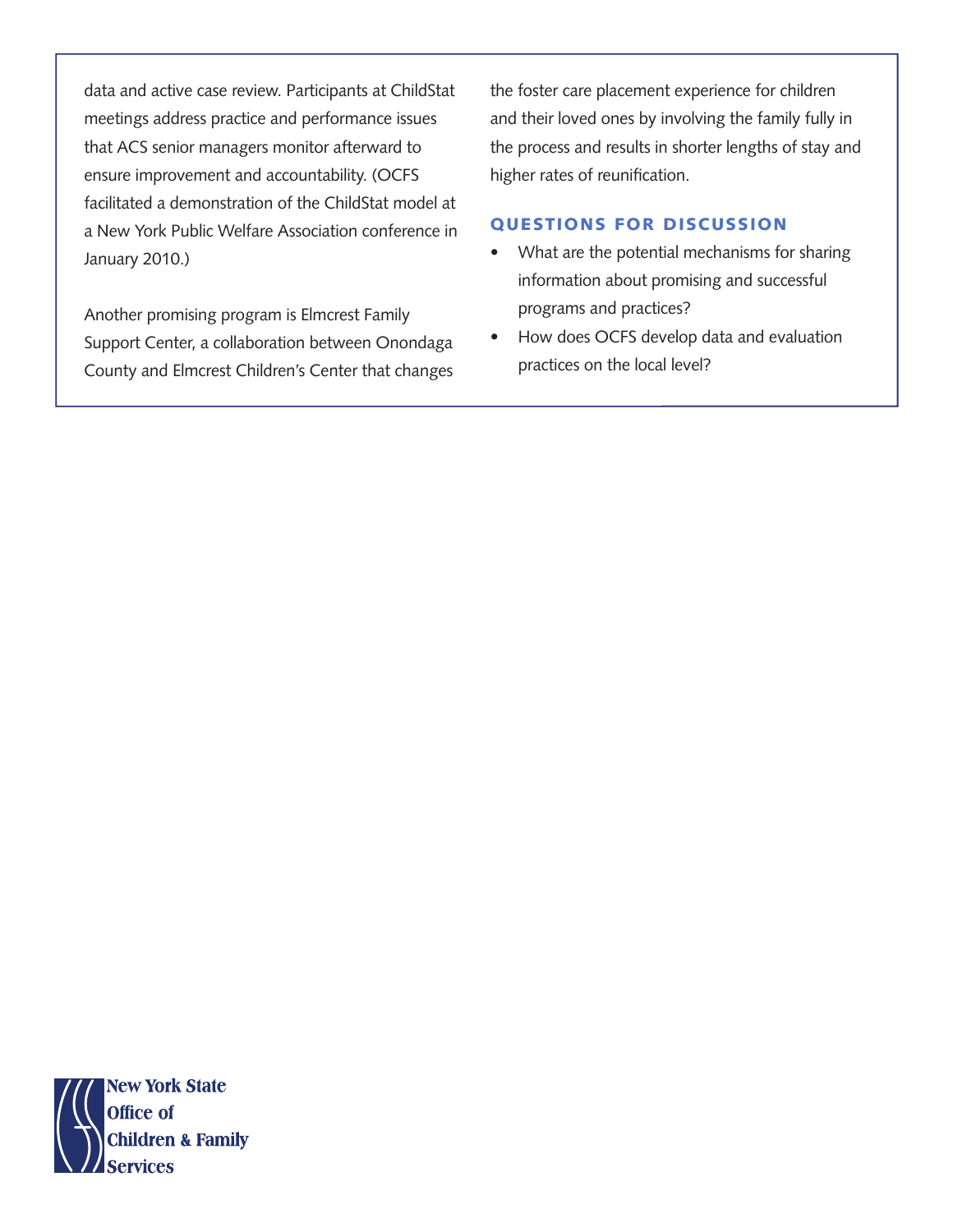#### Initiative 7 innovation

# **Finance: Investing in Better Outcomes for Children, Stronger Families, and Healthier Communities**

## **ISSUE**

Many state and federal funding processes, rules, and requirements that affect New York State's child welfare system are based on past practices and inconsistently revised to reflect current service delivery practices, changes in population, and client service needs.

#### Areas of inquiry

Changes in the current approach to financing are essential to support innovation, systems change, and improvements in local service delivery and collaboration. Such innovations should:

- Emphasize desired outcomes over process and align resources to promote these outcomes;
- Build support for a concurrent reinvestment strategy, allowing dollars saved in one area to be redirected to another and spent more effectively; and
- Provide flexibility and support for using innovative finance strategies, such as geographic targeting, master/platform/pooled-funding contracts, and case or budget-based rate setting.

**Annual Cost Per Type of Care/Service**

# **\$210,000**

**Ten for** 2010

*Division of Juvenile Justice and Opportunities for Youth residential facilities*

# **\$205,000**

*Institutions for hard-to-place youth* 

# **\$123,000**

*Regular residential treatment centers*

# **\$66,000**

*Specialized foster boarding homes (therapeutic foster boarding homes and special needs)* 

### **\$29,000**

*Regular foster boarding homes*

## **\$11,000\***

*Multi-Systemic Therapy (MST): highly structured intensive community-based prevention programs*

# **\$6,000-8,000\*\***

*Other community-based prevention programs*

\* per youth for a four-month service period

\*\* estimated range per family per year for community-based preventive services Source: OCFS budget estimates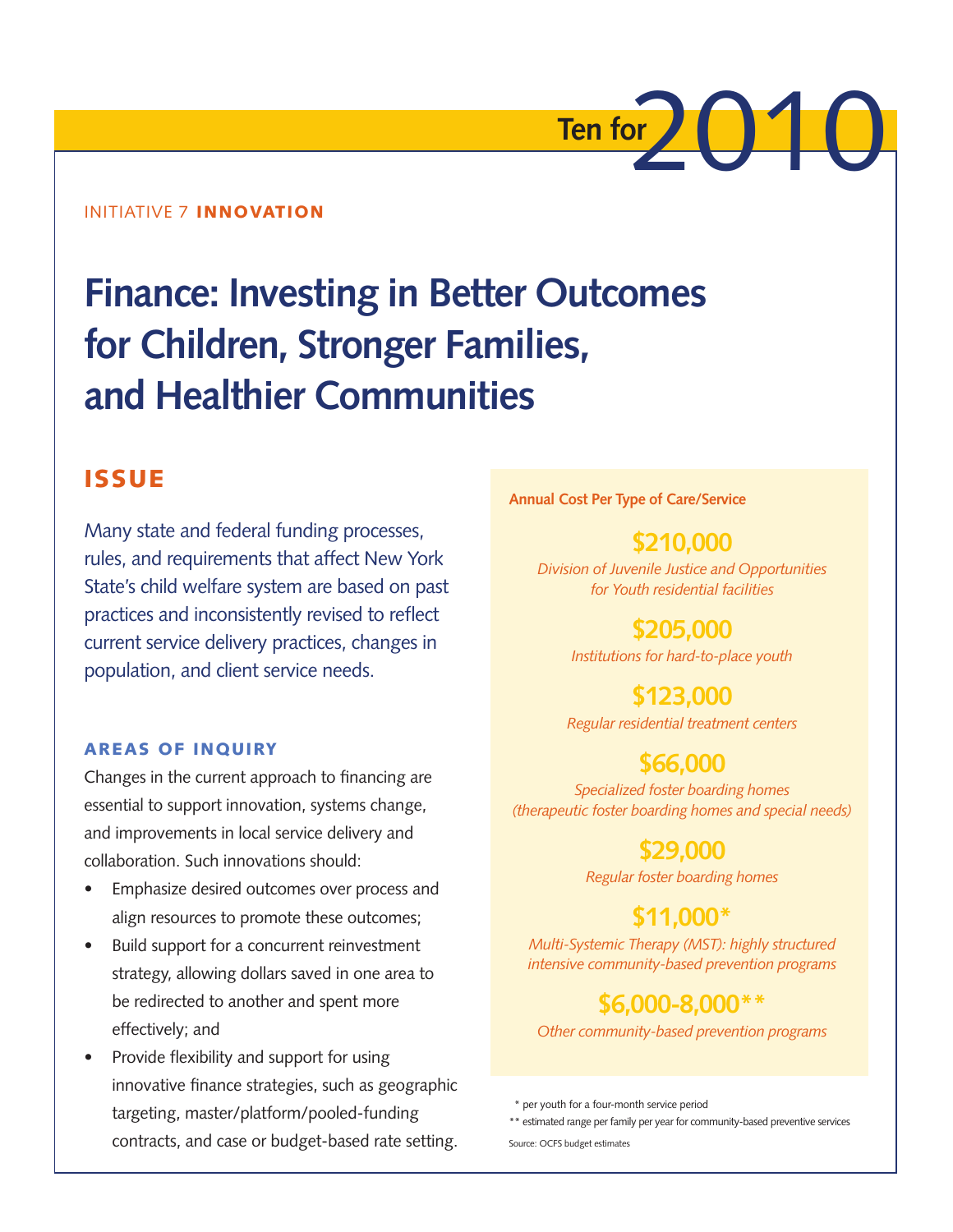#### Questions for discussion

- Over the next 12 months, how can OCFS test its capacity to support innovation?
- How can OCFS take best practices as described in Initiative 6 ("Best Practices: Promoting What

Works") and use them to inform policy that will help support the goals of this initiative?

• Without increases in current funding, how could OCFS use existing dollars differently to achieve desired and measurable outcomes?

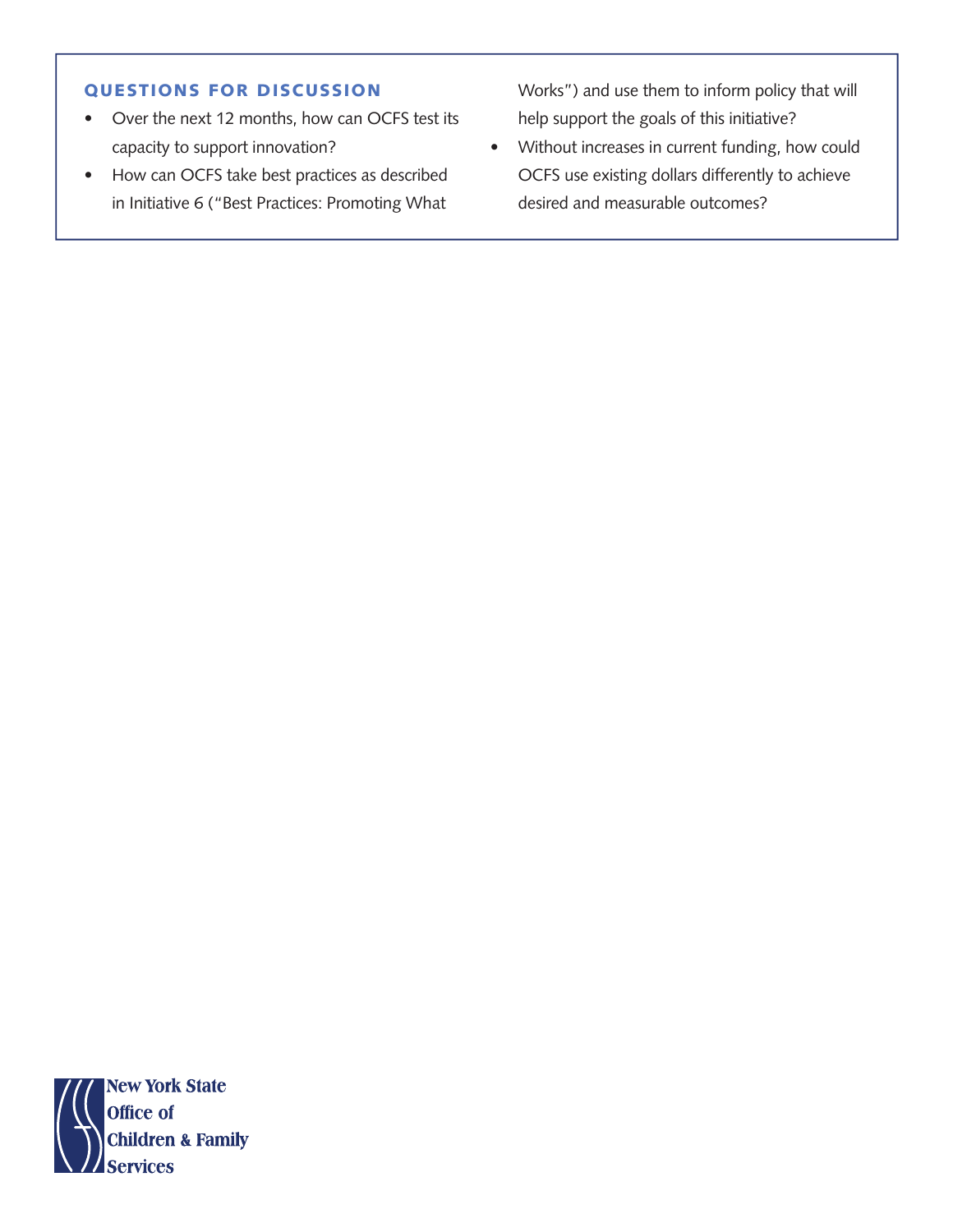# **Ten for** 2010

#### INITIATIVE 8 **MANAGEMENT**

# **Caseloads and Workloads: Setting Reasonable Expectations**

## **ISSUE**

Just as classroom size correlates to improved outcomes in education, a manageable caseload is a prerequisite for success in the child welfare field. Counties and voluntary agencies that do not dedicate adequate resources to the work of child welfare whatever the reason—are likely to exacerbate existing organizational problems such as attrition and poor morale. Improving practice may be challenging when workers have large caseloads and workloads. Addressing this issue is difficult in the face of significant fiscal constraints. We recognize that localities and their stakeholders play an important role in setting standards for their communities. Although fiscal limitations may make it impossible to implement and enforce caseload standards today, we still need to make progress and engage stakeholders to take steps toward addressing this issue.

"Based on the time-log data… on average, district offices and voluntary agencies are spending between 0.6 and 1.5 hours (approximately 35 to 90 minutes) of face-to-face contact with children and their families per case per month."

*New York State Child Welfare Workload Study,* 2006, Walter R. McDonald & **Associates** 

#### Areas of inquiry

The 2006 *New York State Child Welfare Workload Study* analyzed time-log data from more than 2,200 caseworkers and made recommendations about decreasing and better managing their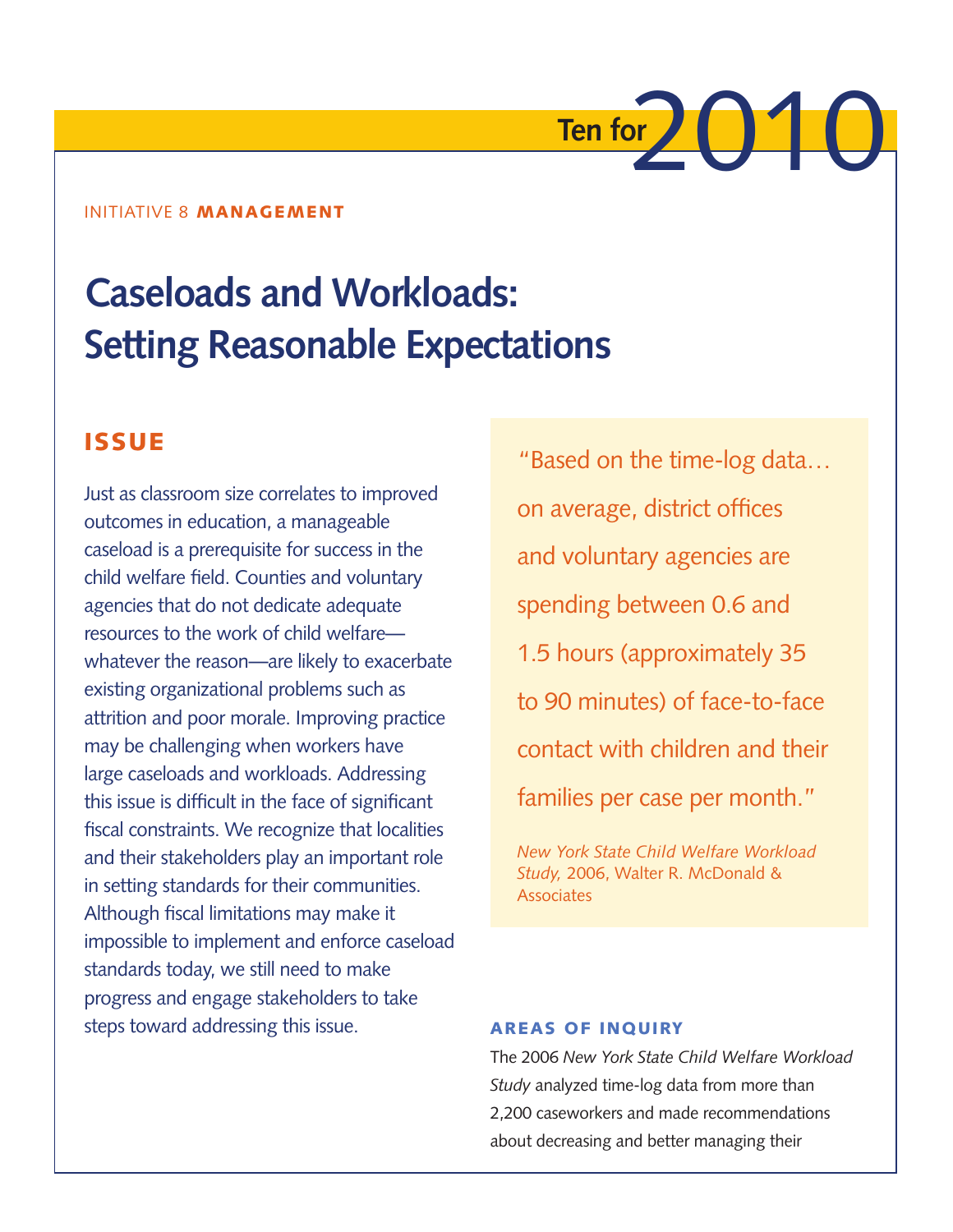caseloads.7 These recommendations (from the study by Walter R. McDonald & Associates, in collaboration with the American Humane Association), as well as those made in similar studies, can provide a framework that will help the Office of Children & Family Services and its stakeholders craft a vision and strategy for addressing caseload levels over time.

- How can we move the agenda forward on workload and caseload standards, given political, social, and fiscal concerns?
- What conditions must exist to begin this conversation?
- What are the unions' potential roles and contributions?

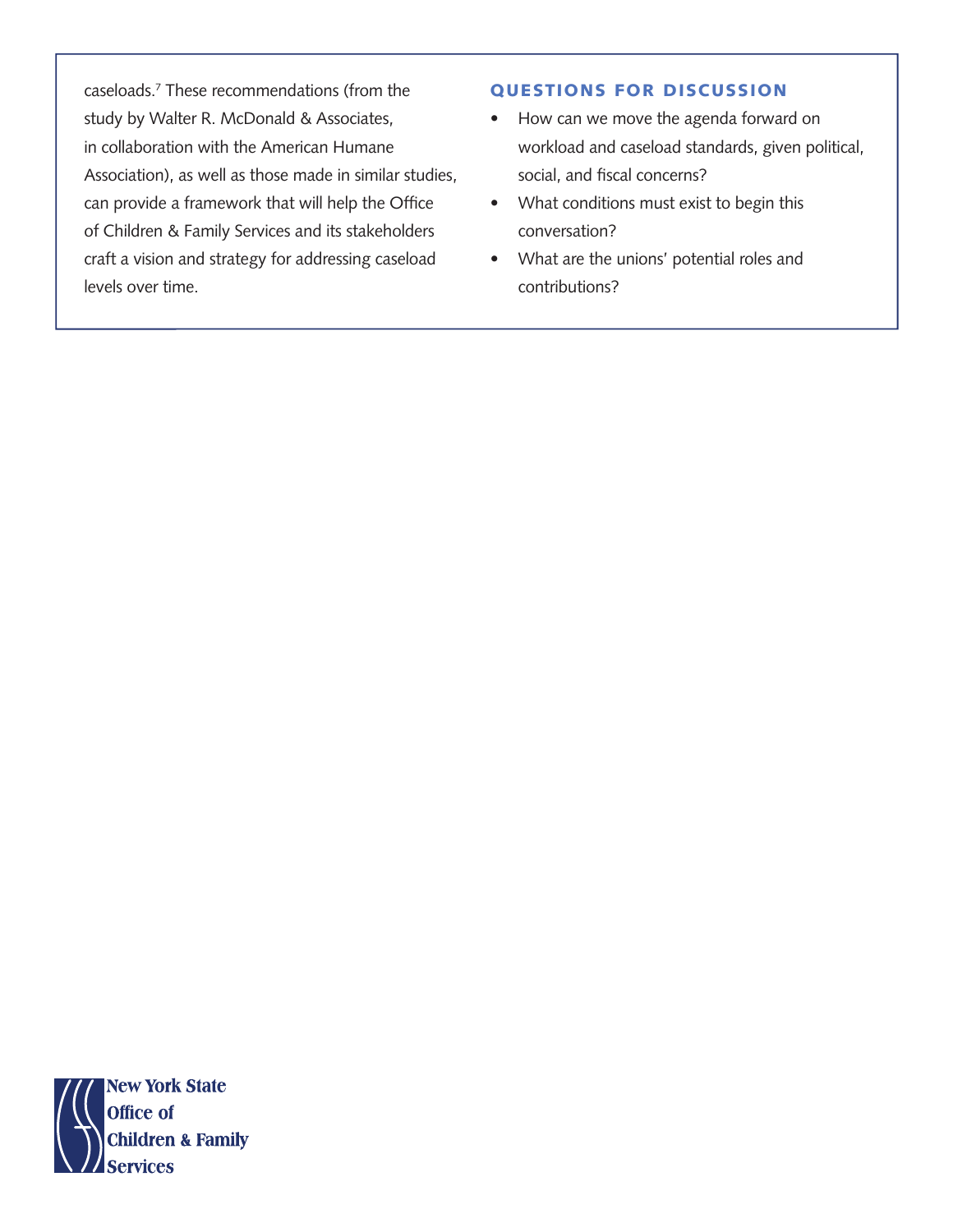#### INITIATIVE 9 **MANAGEMENT**

# **Human Resources: Fostering a Stronger Workforce**

### **ISSUE**

To achieve positive outcomes with families, local districts and voluntary agencies must support a highly functioning and welltrained workforce. The child welfare system must attract a wider pool of diverse, solid candidates. People responsible for hiring must select the most qualified individuals. Those responsible for staff development must provide opportunities for people to continually enhance their skills and must ensure that caseworkers and supervisors receive sufficient support so that they remain in the field and do an effective job.

#### Areas of inquiry

The Office of Children & Family Services can help strengthen the child welfare workforce by identifying the reasons for the unacceptably high rates of

#### **Caseworker Turnover Rates by County**

In this report, OCFS considers low turnover 14 percent or less, medium turnover 15 to 24 percent, and high turnover 25 percent or more.

**T** Low turnover **Medium turnover** High turnover

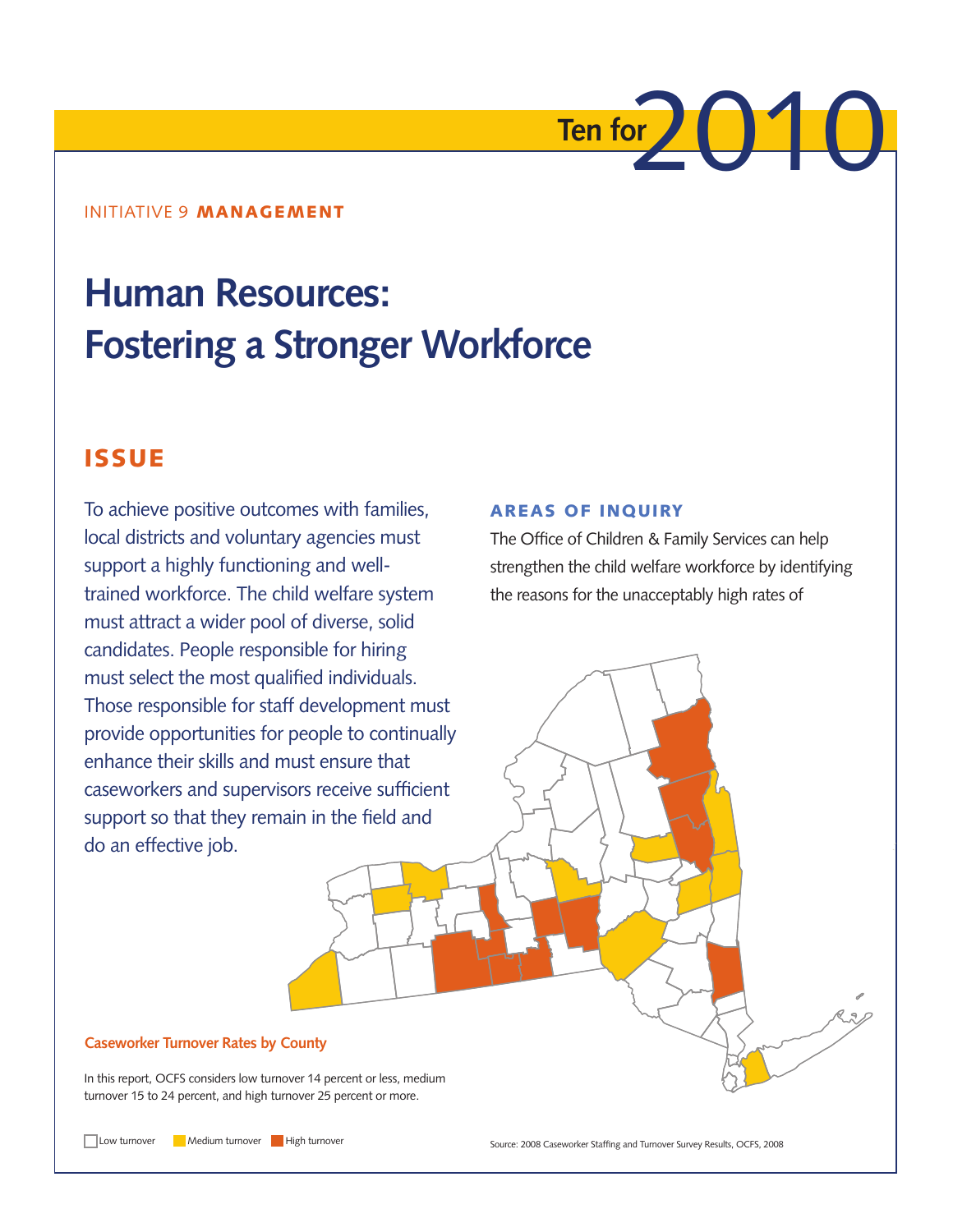attrition across the state, understanding local variations in those rates, and creating responsive remedies. OCFS is committed to designing trainings and courses that promote workers' professional growth and development and using high-impact systemic interventions to improve recruitment and retention. Our work will be informed by the 2005 report from the New York State Social Work Education Consortium on reducing workforce turnover in the state's public child welfare systems.<sup>8</sup>

- What are the best practices in recruitment and hiring?
- How do counties interact with local civil service agencies?

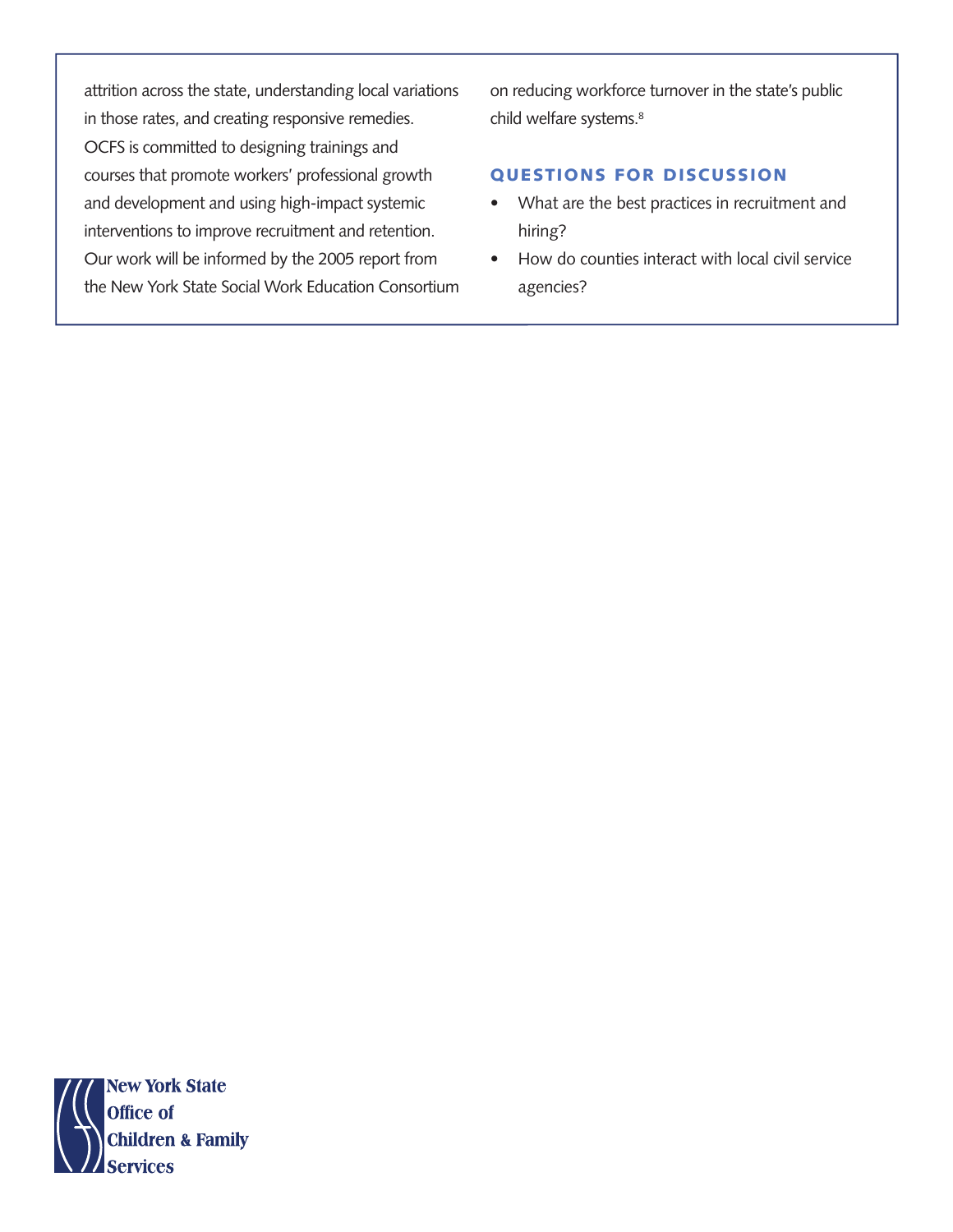

#### INITIATIVE 10 ACCOUNTABILITY

# **Accountability: Getting Results**

## Issue

Accountability has been referred to as making "the reasonable request that social services be effective and efficient in whatever they do."9 Current accountability systems in child welfare are unwieldy, overly burdensome, and inefficient. The child welfare system should be accountable for its results not by focusing on controlling workers' behavior, but on achieving positive, measurable outcomes. These outcomes could be better achieved by emphasizing learning and program improvement, and doing so as inclusively and transparently as possible.

"The new accountability system must offer basic protections to those who depend on us. It must promote practice improvements and it must help us answer the question 'What works?' "

*—Commissioner Gladys Carrión*

#### Areas of inquiry

An article in the *Journal of Public Child Welfare*  Welfare persuasively argues that the time has come to "focus on measures that actually bolster the capacity of child welfare agencies and the courts to serve vulnerable children and families, rather than continuing to rely on multiple watchers to try and ensure accountability."<sup>10</sup> Noting that there is "little

empirical support for the effectiveness of external watchers," the authors recommend a new approach to accountability. This approach should ensure basic protections for children and families, engage stakeholders and consumers to improve services, share relevant information about the child welfare system broadly, and help agencies monitor their own performance and reward excellence. The Office of Children & Family Services is building a new approach to accountability anchored in a process of continual improvement.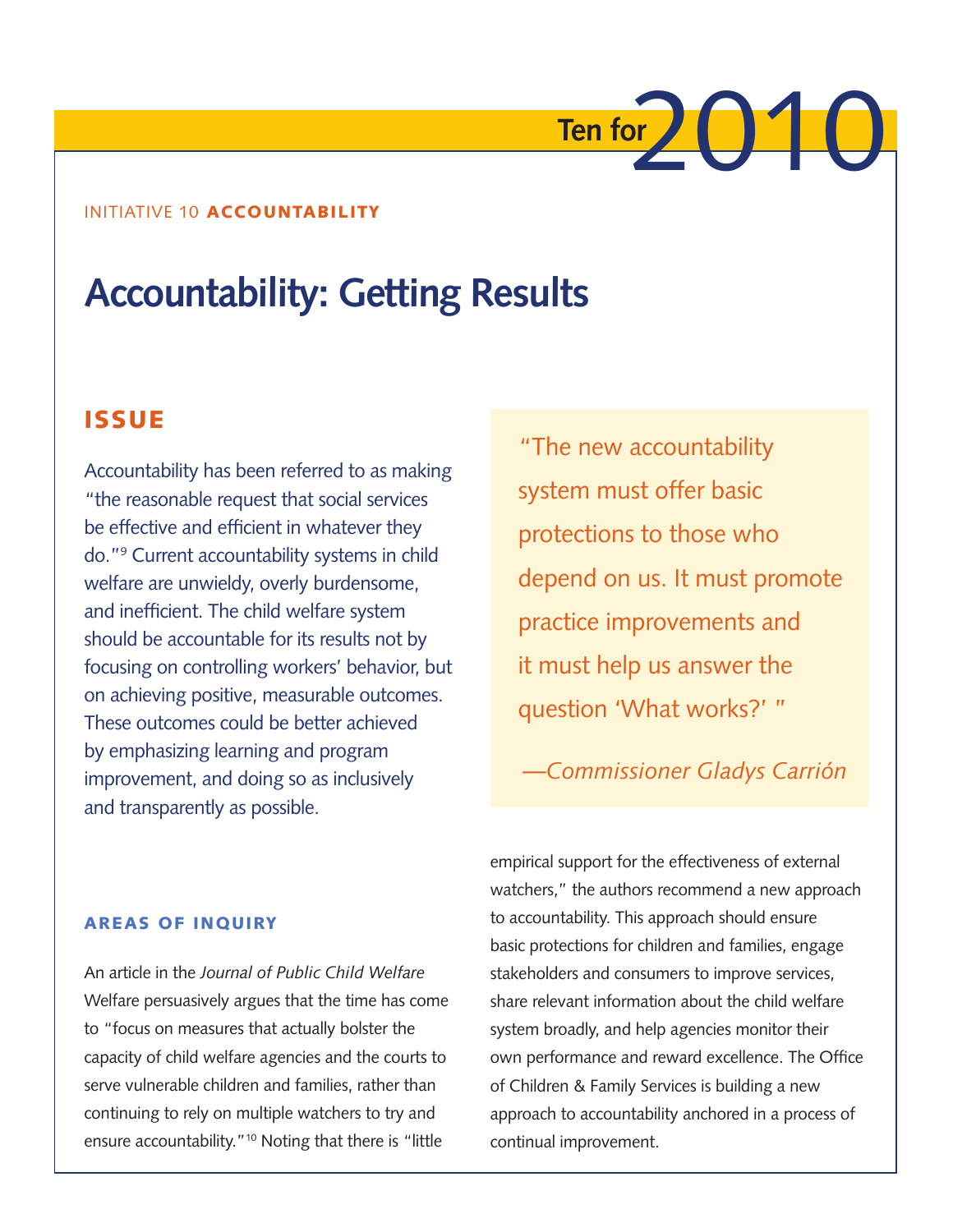#### Questions for discussion

• In the interest of transparency, can the New York State Council on Children and Families expand its annual Touchstones data report to incorporate a "State of the Child Report" that includes performance data from all districts and agencies?

• What do good accountability practices look like locally and how does OCFS support good local practices?

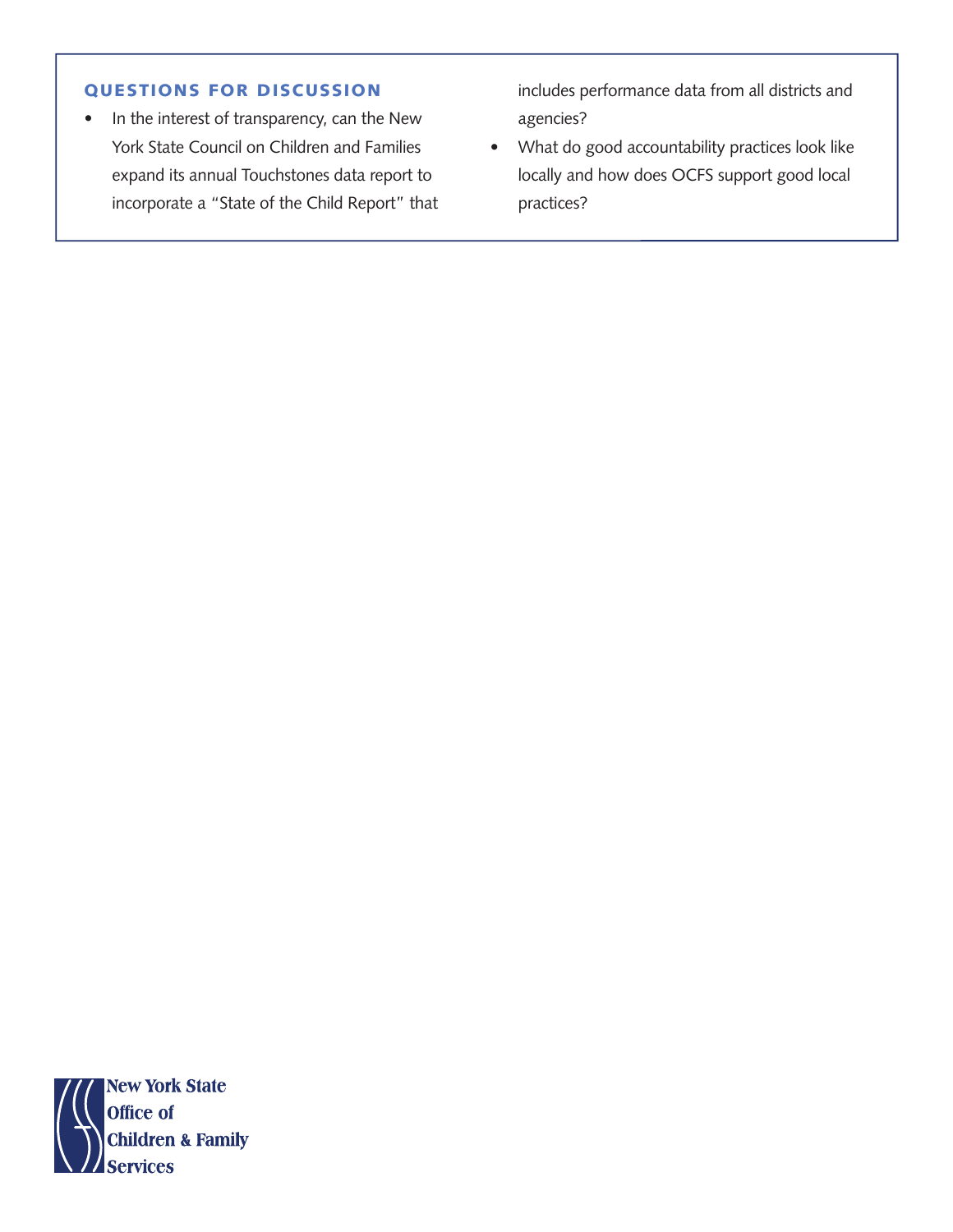

#### **ENDNOTES**

- 1. OCFS Data Warehouse as of November 11, 2009.
- 2. Jessica Gunderson, Megan Golden, and Lizzie Elston, *Rethinking Educational Neglect for Teenagers: New Strategies for New York State* (New York: Vera Institute of Justice, November 2009). Data sources: For 2004, OCFS Data Warehouse as of August 12, 2009; for 2008, OCFS Data Warehouse as of July 29, 2009.
- 3. In the early 1990s as part of the Decade of the Child, Mario Cuomo, then governor of New York, promoted and funded Neighborhood Based Alliances. Agenda for Children Tomorrow was a private initiative forged in partnership with the New York City Mayor's Office around the same time, with similar purposes. In 2002, One City/One Community focused on local government players and city commissioners in Bedford-Stuyvesant. The Annie E. Casey Foundation's Community Mobilization initiative of the 1980s had a national stage. Annie E. Casey's Family to Family (FTF) initiative stressed connecting foster families with family rehabilitation more than "rescuing" just the children. With a child welfare focus, ACS created service-area networks in 1996 and has used those networks in support of an RFP employing a geographic targeting approach. ACS also supported the Bridge Builders project, which merged a coalition initiative in the Bronx supported through philanthropy with the ACS service planning area initiative.
- 4. Jenn O'Connor and Tom Hilliard, *Back on Track: Re-Connecting New York's Disconnected Youth to Education and Employment*,

(Albany, NY: Schuyler Center for Analysis and Advocacy, June 2009).

- 5. *Out of Focus: City Is Failing Disconnected Youth,* Community Services Society of New York, July 2008.
- 6. Mark Levitan, *Out of School, Out of Work…Out of Luck? New York City's Disconnected Youth*, (New York: Community Services Society of New York, January 2005).
- 7. *New York State Child Welfare Workload Study,* Walter R. McDonald & Associates, 2006.
- 8. Hal A. Lawson, Nancy Claiborne, et al., *Retention Planning to Reduce Workforce Turnover in New York State's Public Child Welfare Systems: Developing Knowledge, Lessons Learned, and Emergent Priorities* (Albany, NY: New York State Social Work Education Consortium, September 2005).
- 9. Alan A. Zox, *A Critique of Accountability in Child Welfare,* Social and Rehabilitation Service (DHEW), Washington, DC. Paper presented at the 72nd Annual Meeting of the American Sociological Association (Chicago, September 5–9, 1977).
- 10. Wendy Whiting Blome and Sue Steib, "An Examination of Oversight and Review in the Child Welfare System: The Many Watch the Few Serve the Many" *Journal of Public Child Welfare* (2008): p. 20.